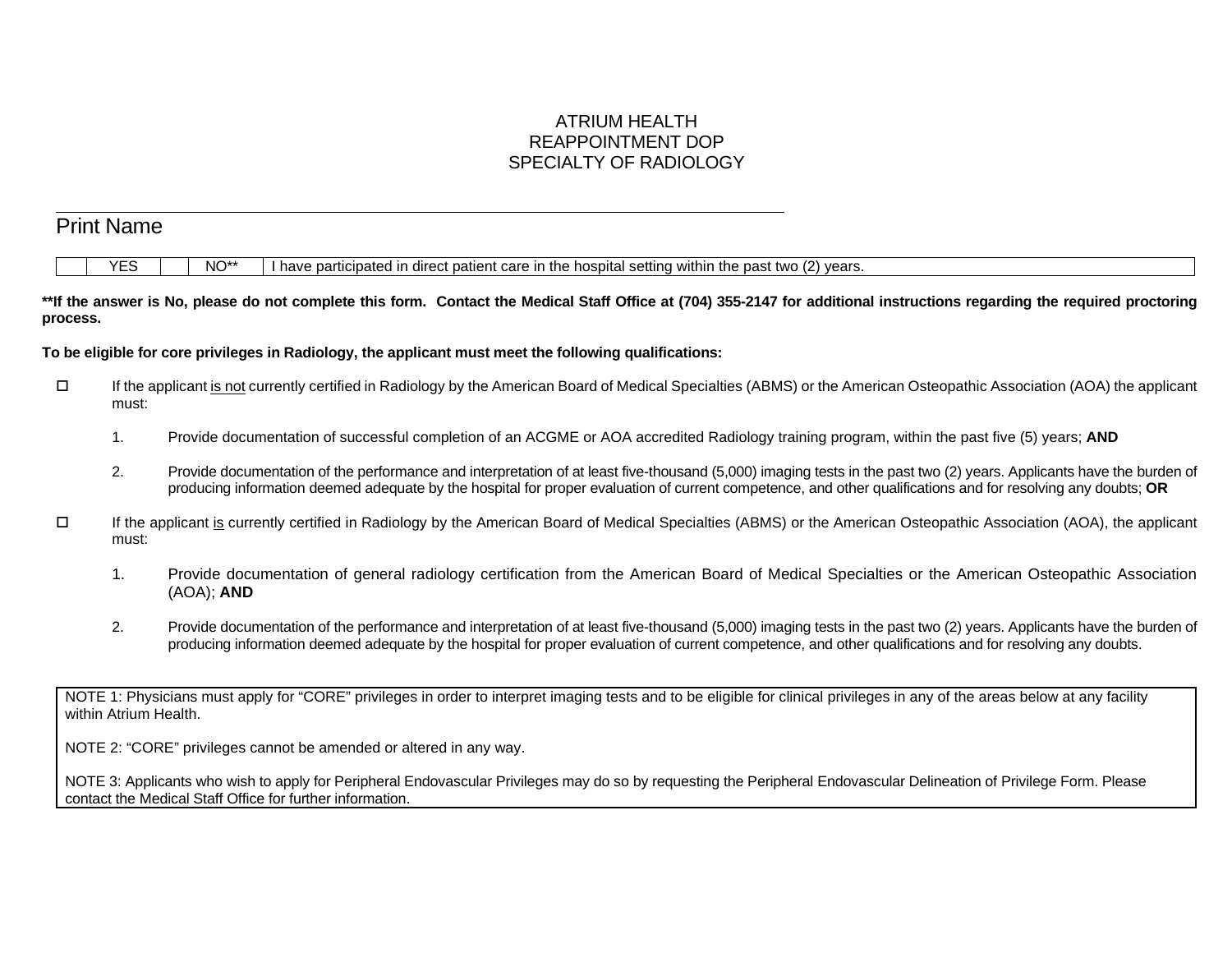Please check appropriate blocks when applying for privileges:

| <b>CMC</b>                                                                                                                                                                                                                                                                                                                                                                                                                                                                                                                                                                                                                                                                                                                                                                                                                                                                                                                                                                                                                                                                                                                                                                                                                                                                                                                                                                                                                                                                                | <b>PVL</b>                                                                                                                                                                                                                                                                                                                                                                                                                                                                                                                                                              | <b>UNV</b> | CR  | <b>LIN</b> | CAB | <b>UNN</b> | <b>STN</b> | <b>ANS</b> | Cleveland                                                      |        | <b>GENERAL DIAGNOSTIC RADIOLOGY CORE PRIVILEGES</b>                                                                                                                                                                                                                    |
|-------------------------------------------------------------------------------------------------------------------------------------------------------------------------------------------------------------------------------------------------------------------------------------------------------------------------------------------------------------------------------------------------------------------------------------------------------------------------------------------------------------------------------------------------------------------------------------------------------------------------------------------------------------------------------------------------------------------------------------------------------------------------------------------------------------------------------------------------------------------------------------------------------------------------------------------------------------------------------------------------------------------------------------------------------------------------------------------------------------------------------------------------------------------------------------------------------------------------------------------------------------------------------------------------------------------------------------------------------------------------------------------------------------------------------------------------------------------------------------------|-------------------------------------------------------------------------------------------------------------------------------------------------------------------------------------------------------------------------------------------------------------------------------------------------------------------------------------------------------------------------------------------------------------------------------------------------------------------------------------------------------------------------------------------------------------------------|------------|-----|------------|-----|------------|------------|------------|----------------------------------------------------------------|--------|------------------------------------------------------------------------------------------------------------------------------------------------------------------------------------------------------------------------------------------------------------------------|
|                                                                                                                                                                                                                                                                                                                                                                                                                                                                                                                                                                                                                                                                                                                                                                                                                                                                                                                                                                                                                                                                                                                                                                                                                                                                                                                                                                                                                                                                                           |                                                                                                                                                                                                                                                                                                                                                                                                                                                                                                                                                                         |            | N/A |            |     |            |            |            |                                                                | CRAD-1 | Perform general diagnostic radiology to diagnose and treat<br>diseases of patients of all ages. Assess, stabilize, and determine<br>disposition of patients with emergent conditions. Core privileges<br>in this specialty include the procedures below and such other |
|                                                                                                                                                                                                                                                                                                                                                                                                                                                                                                                                                                                                                                                                                                                                                                                                                                                                                                                                                                                                                                                                                                                                                                                                                                                                                                                                                                                                                                                                                           |                                                                                                                                                                                                                                                                                                                                                                                                                                                                                                                                                                         |            |     |            |     |            |            |            |                                                                |        | procedures that are extensions of the same techniques and<br>skills.                                                                                                                                                                                                   |
| Privileges include perform history and physical; routine imaging; interpretation of plain films; bone densitometry; ultrasound and vascular ultrasound; computed tomography (CT) of the<br>head, neck, spine, body, extremity, and major joints-shoulder, knee, ankle, etc; image guided injections, biopsy and drainage procedures; diagnostic nuclear medicine of the head,<br>neck, spine, chest including the heart, abdomen, and pelvis, extremity and their associated vasculatures; magnetic resonance imaging (MRI) of the head, neck, spine, body, extremity,<br>and major joints-shoulder, knee, ankle, etc; myelography; arthrography; percutaneous musculoskeletal biopsy/aspiration; percutaneous facet injection; percutaneous nerve<br>block/epidural injection; interpret non-invasive diagnostic vascular radiology, including vascular CT, MRI, and ultrasonography; mammography; Peripherally Inserted Central Catheters<br>(PICC) lines; vascular and tunneled catheters; hysterosalpingogram; cholecystostomy; diagnostic venography; intravenous or retrograde pyelography; fluoroscopy exams; spinal<br>puncture; lumbar puncture; computed tomography colonography imaging; PET; nephrostomy; any Radiopharmaceutical therapy, utilizing oral/IV/IA/IM administration; image guided<br>biliary/gastrointestinal/urinary procedures; coronary calcium screening; radioiodine imaging and localization; lymphoscintigraphy imaging and localization; tomosynthesis. |                                                                                                                                                                                                                                                                                                                                                                                                                                                                                                                                                                         |            |     |            |     |            |            |            |                                                                |        |                                                                                                                                                                                                                                                                        |
|                                                                                                                                                                                                                                                                                                                                                                                                                                                                                                                                                                                                                                                                                                                                                                                                                                                                                                                                                                                                                                                                                                                                                                                                                                                                                                                                                                                                                                                                                           |                                                                                                                                                                                                                                                                                                                                                                                                                                                                                                                                                                         |            |     |            |     |            |            |            | <b>Maintenance Criteria for Continued Privileges (CRAD-1):</b> |        |                                                                                                                                                                                                                                                                        |
|                                                                                                                                                                                                                                                                                                                                                                                                                                                                                                                                                                                                                                                                                                                                                                                                                                                                                                                                                                                                                                                                                                                                                                                                                                                                                                                                                                                                                                                                                           | For any privileges that are granted during initial credentialing, the Practitioner must interpret/perform a minimum of six hundred (600) imaging procedures having a maximum of 25%<br>being plain films over a two (2) year period to be eligible to reapply for privileges. This will be reviewed at the time of reappointment. Physicians who would like to continue to hold<br>privileges but are unable to document the minimal number will be requested to voluntarily withdraw their request for such privileges and to complete the necessary proctoring forms. |            |     |            |     |            |            |            |                                                                |        |                                                                                                                                                                                                                                                                        |

It is the responsibility of the Department Chief of each facility to review representative samples of privileges listed above. Particular attention to adequate number and quality performance of CT head, MRI head, and PET are required, with the understanding that the physician may need to not exercise privileges if adequate performance cannot be maintained.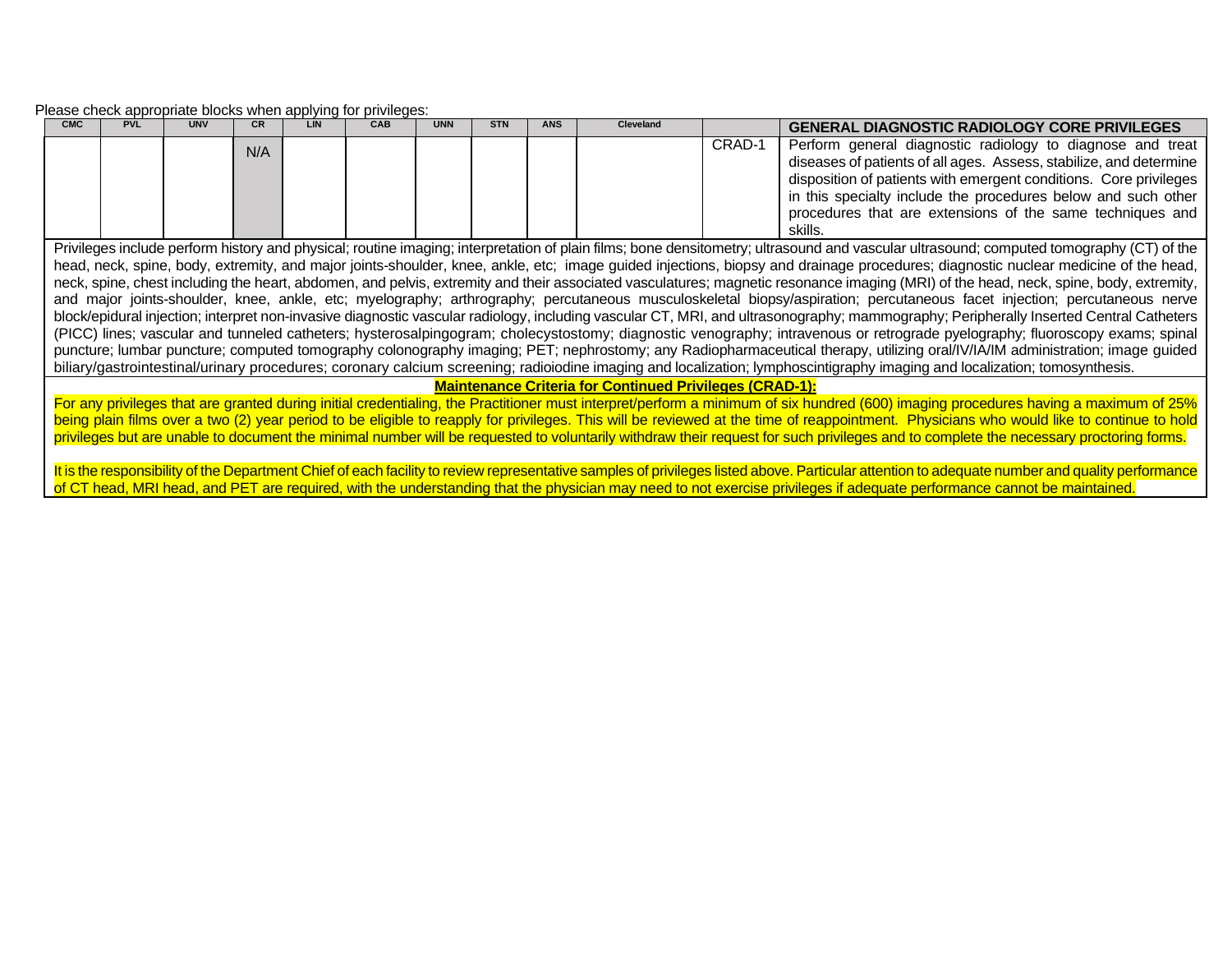# **CRAD-2 INTERVENTIONAL RADIOLOGY CORE PRIVILEGES:**

- 1. Documentation of successful completion of an ACGME or AOA accredited Interventional Radiology fellowship program within the past five (5) years; **OR**
- 1. Documentation of subspecialty certification in Interventional Radiology by the American Board of Radiology or the American Osteopathic Board of Radiology; **AND**
- 2. Provide documentation of the performance and interpretation of at least one-hundred and fifty (150) Interventional procedures/tests during the past two (2) years. Applicants have the burden of producing information deemed adequate by the hospital for proper evaluation of current competence, and other qualifications and for resolving any doubts.

| <b>CMC</b>                                                                                                                                                                                                                                                               | <b>PVL</b> | <b>UNV</b>               | <b>CR</b> | LIN | <b>CAB</b> | <b>UNN</b> | <b>STN</b> | <b>ANS</b> | <b>Cleveland</b>                                               |  | INTERVENTIONAL RADIOLOGY CORE PRIVILEGES<br>General Diagnostic Radiology Core Privileges (CRAD-1) are<br>included when the applicant applies for and maintains<br>Interventional Radiology Core Privileges (CRAD-2).                                                                                                                                                  |
|--------------------------------------------------------------------------------------------------------------------------------------------------------------------------------------------------------------------------------------------------------------------------|------------|--------------------------|-----------|-----|------------|------------|------------|------------|----------------------------------------------------------------|--|-----------------------------------------------------------------------------------------------------------------------------------------------------------------------------------------------------------------------------------------------------------------------------------------------------------------------------------------------------------------------|
|                                                                                                                                                                                                                                                                          |            | CRAD-2<br>N/A<br>skills. |           |     |            |            |            |            |                                                                |  | Evaluate, diagnose, and treat patients of all ages by<br>percutaneous methods guided by various radiologic imaging<br>modalities. Assess, stabilize, and determine disposition of<br>patients with emergent conditions. Core privileges in this<br>specialty include the procedures below and such other<br>procedures that are extensions of the same techniques and |
| Privileges include: Perform history and physical exam; percutaneous kyphoplasty; percutaneous vertebroplasty; image guided diagnostic and therapeutic interventions of the<br>respiratory, hepatobiliary, gastrointestinal, urinary, reproductive, and vascular systems. |            |                          |           |     |            |            |            |            |                                                                |  |                                                                                                                                                                                                                                                                                                                                                                       |
|                                                                                                                                                                                                                                                                          |            |                          |           |     |            |            |            |            | <b>Maintenance Criteria for Continued Privileges (CRAD-2):</b> |  |                                                                                                                                                                                                                                                                                                                                                                       |

For any privileges that are granted during initial credentialing, the Practitioner must perform a minimum of forty (40) Interventional Radiology Core procedures over a two (2) year period to be eligible to reapply for privileges. This will be reviewed at the time of reappointment. Physicians who would like to continue to hold privileges but are unable to document the minimal number will be requested to voluntarily withdraw their request for such privileges and to complete the necessary proctoring forms.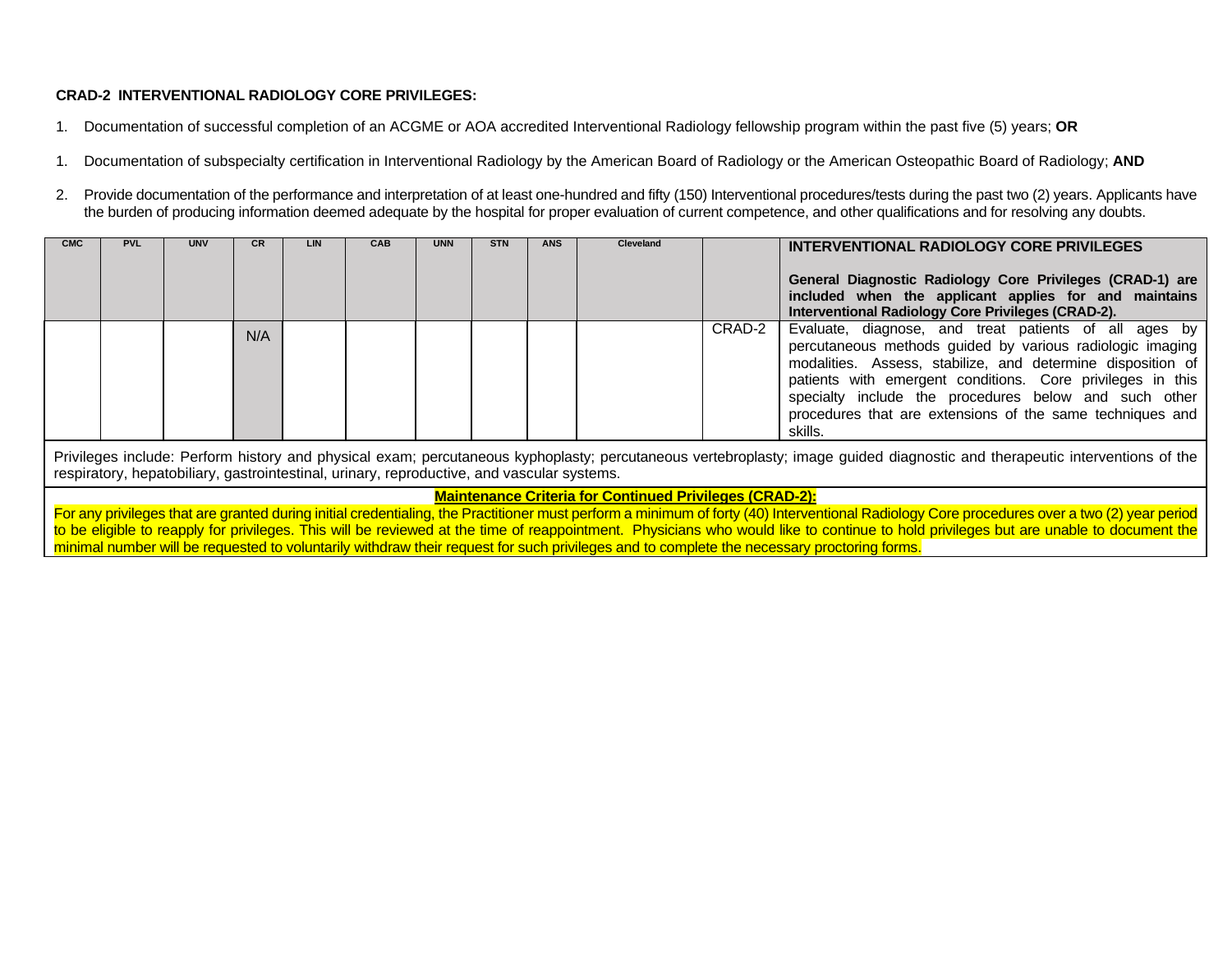## **CRAD-3 NEURORADIOLOGY CORE PRIVILEGES:**

- 1. Documentation of successful completion of an ACGME or AOA accredited Neuroradiology fellowship program within the past five (5) years; **OR**
- 1. Documentation of subspecialty certification in Neuroradiology by the American Board of Radiology or the American Osteopathic Board of Radiology; **AND**
- 2. Provide documentation of the performance and interpretation of at least one-hundred (100) Brain studies during the past two (2) years. Applicants have the burden of producing information deemed adequate by the hospital for proper evaluation of current competence, and other qualifications and for resolving any doubts.

| <b>CMC</b> | <b>PVL</b>                                                                                                                                                                                                                                                                           | <b>UNV</b> |  | <b>LIN</b> | <b>CAB</b> | <b>UNN</b> | <b>STN</b> | <b>ANS</b> | <b>Cleveland</b> |                                                                                                                                                                                                                                                                                                                                                                                                                     | NEURORADIOLOGY CORE PRIVILEGES                                                                                                                                        |
|------------|--------------------------------------------------------------------------------------------------------------------------------------------------------------------------------------------------------------------------------------------------------------------------------------|------------|--|------------|------------|------------|------------|------------|------------------|---------------------------------------------------------------------------------------------------------------------------------------------------------------------------------------------------------------------------------------------------------------------------------------------------------------------------------------------------------------------------------------------------------------------|-----------------------------------------------------------------------------------------------------------------------------------------------------------------------|
|            |                                                                                                                                                                                                                                                                                      |            |  |            |            |            |            |            |                  |                                                                                                                                                                                                                                                                                                                                                                                                                     | <b>General Diagnostic Radiology Core Privileges (CRAD-1) are</b><br>included when the applicant applies for and maintains<br>Neuroradiology Core Privileges (CRAD-3). |
|            | CRAD-3<br>N/A<br>skills.                                                                                                                                                                                                                                                             |            |  |            |            |            |            |            |                  | Evaluate, diagnose, and treat patients of all ages with diseases<br>of the central nervous system by use of catheter technology,<br>radiologic imaging, and clinical expertise. Assess, stabilize, and<br>determine disposition of patients with emergent conditions. Core<br>privileges in this specialty include the procedures below and such<br>other procedures that are extensions of the same techniques and |                                                                                                                                                                       |
|            | Privileges include perform history and physical exam; MR Spectroscopy; CSF flow studies; Brain tumor imaging to include perfusion and permeability; Functional MRI; MR<br>vessel wall imaging; Time resolved MRA of the brain and spine; Cerebral Angiography (interpretation only). |            |  |            |            |            |            |            |                  |                                                                                                                                                                                                                                                                                                                                                                                                                     |                                                                                                                                                                       |

#### **Maintenance Criteria for Continued Privileges (CRAD-3):**

For any privileges that are granted during initial credentialing, the Practitioner must perform a minimum of fifty (50) representative samples of Neuroradiology Core procedures over a two (2) year period to be eligible to reapply privileges. This will be reviewed at the time of reappointment. Physicians who would like to continue to hold privileges but are unable to document the minimal number will be requested to voluntarily withdraw their request for such privileges and to complete the necessary proctoring forms.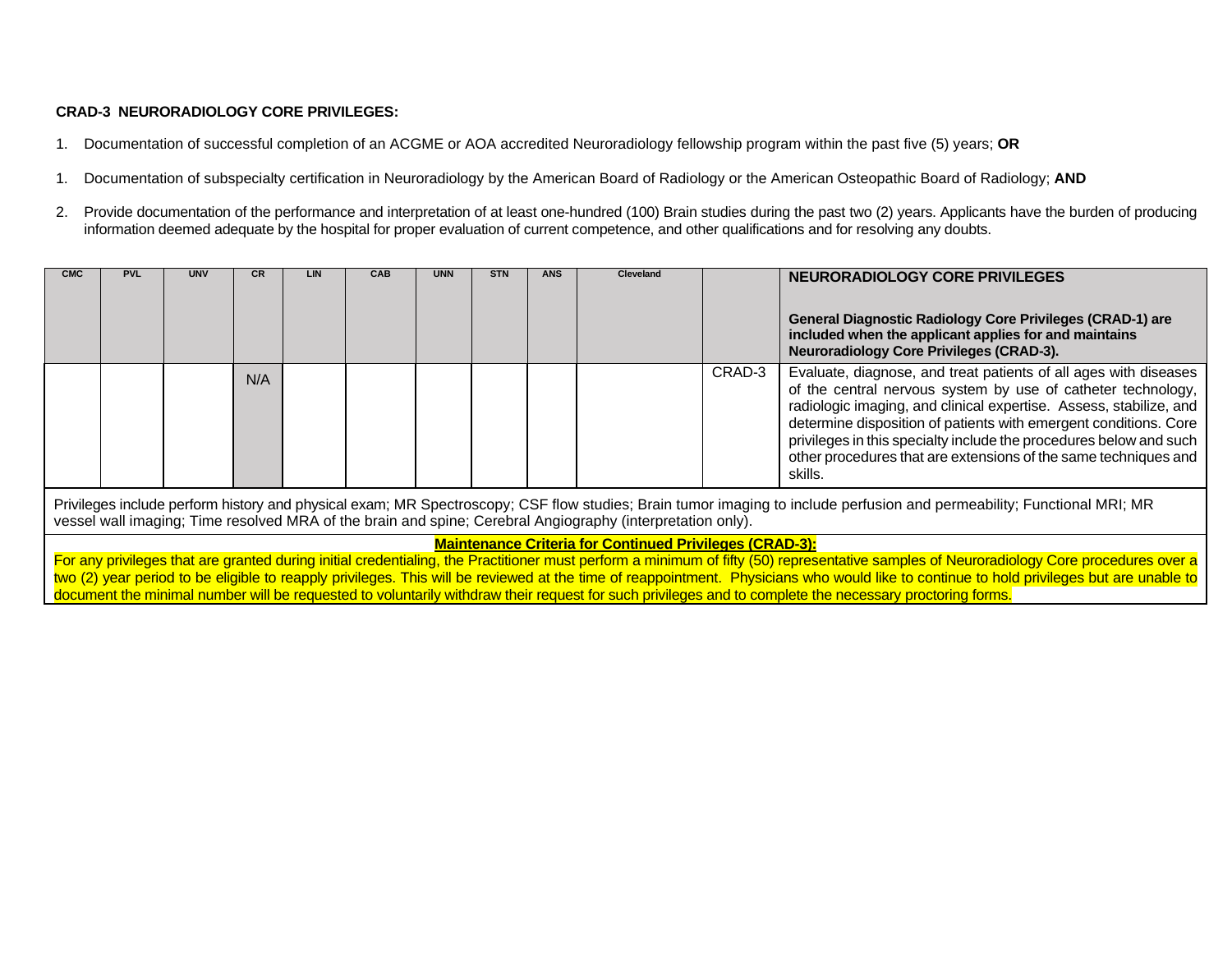# **CRAD-4 NUCLEAR RADIOLOGY CORE PRIVILEGES:**

- 1. Documentation of successful completion of an ACGME or AOA accredited Nuclear Radiology fellowship program within the past five (5) years; **OR**
- 1. Documentation of subspecialty certification in Nuclear Radiology by the American Board of Radiology or the American Osteopathic Board of Radiology; **AND**
- 2. Provide documentation of the performance and interpretation of at least one-hundred (100) (of which no more than 25% could represent cardiac perfusion, function, blood pool, and gated imaging or cardiac PET) Nuclear procedures/ tests during the past two (2) years. Applicants have the burden of producing information deemed adequate by the hospital for proper evaluation of current competence, and other qualifications and for resolving any doubts.

| <b>CMC</b> | <b>PVL</b> | <b>UNV</b> |     | LIN | CAB | <b>UNN</b> | <b>STN</b> | <b>ANS</b> | Cleveland                                                      |        | <b>NUCLEAR RADIOLOGY CORE PRIVILEGES</b>                                                                                                                                                                                                                                 |
|------------|------------|------------|-----|-----|-----|------------|------------|------------|----------------------------------------------------------------|--------|--------------------------------------------------------------------------------------------------------------------------------------------------------------------------------------------------------------------------------------------------------------------------|
|            |            |            |     |     |     |            |            |            |                                                                |        | <b>General Diagnostic Radiology Core Privileges (CRAD-1) are</b><br>included when the applicant applies for and maintains Nuclear<br>Radiology Core Privileges (CRAD-4).                                                                                                 |
|            |            |            | N/A |     |     |            |            |            |                                                                | CRAD-4 | Any diagnostic or therapeutic procedure performed utilizing any<br>modality in which a radiopharmaceutical is administered either in<br>vivo or in vitro in order to acquire diagnostic images and/or<br>therapeutic effect, utilizing standard nuclear medicine imaging |
|            |            |            |     |     |     |            |            |            |                                                                |        | methods.                                                                                                                                                                                                                                                                 |
|            |            |            |     |     |     |            |            |            |                                                                |        | Privileges include perform history and physical exam; radioimmunotherapy and radioembolization dosimetry/imaging/therapy; intracavitary nuclear therapies; lymphoscintigraphy                                                                                            |
|            |            |            |     |     |     |            |            |            |                                                                |        | imaging and localization; cardiac perfusion, function, blood pool, and gated imaging; Brain SPECT imaging; cardiac PET; radioiodine imaging and localization; cerebrospinal fluid                                                                                        |
|            |            |            |     |     |     |            |            |            |                                                                |        | dynamics and leak analysis imaging; Endocyte dosimetry/ imaging/analysis; tumor localization utilizing radiolabeled antibodies (ex. Prostascint).                                                                                                                        |
|            |            |            |     |     |     |            |            |            | <b>Maintenance Criteria for Continued Privileges (CRAD-4):</b> |        |                                                                                                                                                                                                                                                                          |
|            |            |            |     |     |     |            |            |            |                                                                |        | For any privileges that are granted during initial credentialing, the Practitioner must perform a minimum of fifty (50) representative samples of Nuclear Radiology Core procedures over                                                                                 |
|            |            |            |     |     |     |            |            |            |                                                                |        | a two (2) year period to be eligible to reapply for privileges. This will be reviewed at the time of reappointment. Physicians who would like to continue to hold privileges but are unable                                                                              |
|            |            |            |     |     |     |            |            |            |                                                                |        | to document the minimal number will be requested to voluntarily withdraw their request for such privileges and to complete the necessary proctoring forms.                                                                                                               |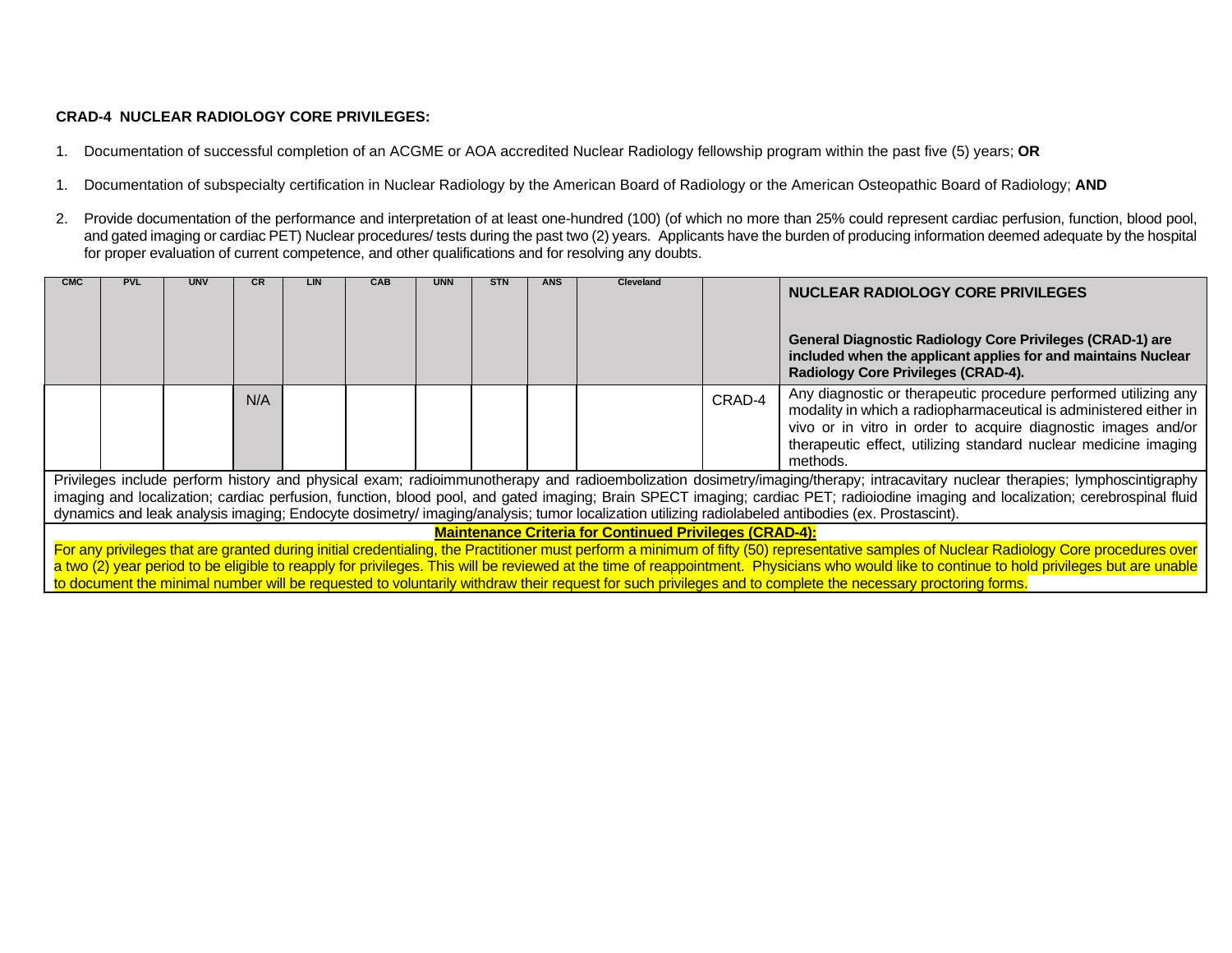### **CRAD-5 MUSCULOSKELETAL CORE PRIVILEGES:**

1. Documentation of successful completion of an ACGME or AOA accredited Radiology residency program within the past five (5) years; **OR**

- 1. Documentation of certification in Radiology by the American Board of Radiology or the American Osteopathic Board of Radiology; **AND**
- 2. Provide documentation of the performance and interpretation of at least five (5) Musculoskeletal procedures/ tests during the past two (2) years. Applicants have the burden of producing information deemed adequate by the hospital for proper evaluation of current competence, and other qualifications and for resolving any doubts.

| <b>CMC</b> | <b>PVL</b>                                                                                                                                                                                   | <b>UNV</b> | <b>CR</b> | <b>LIN</b> | CAB | <b>UNN</b> | <b>STN</b> | <b>ANS</b> | Cleveland |        | <b>MUSCULOSKELETAL CORE PRIVILEGES</b><br>General Diagnostic Radiology Core Privileges (CRAD-1) are<br>included when the applicant applies for and maintains<br><b>Musculoskeletal Core Privileges (CRAD-5).</b>                                                                                                       |  |
|------------|----------------------------------------------------------------------------------------------------------------------------------------------------------------------------------------------|------------|-----------|------------|-----|------------|------------|------------|-----------|--------|------------------------------------------------------------------------------------------------------------------------------------------------------------------------------------------------------------------------------------------------------------------------------------------------------------------------|--|
|            |                                                                                                                                                                                              |            | N/A       |            |     |            |            |            |           | CRAD-5 | Any procedure done utilizing the modality of cross sectional<br>imaging done utilizing standard musculoskeletal imaging<br>methods which are often utilized to portray the internal structures<br>of the musculoskeletal system including the spine for the use of<br>detecting and determining the extent of disease. |  |
|            | Privileges include perform history and physical exam; percutaneous discography; radio-frequency ablation of bone tumors utilizing computer tomography guidance; bone grafting<br>procedures. |            |           |            |     |            |            |            |           |        |                                                                                                                                                                                                                                                                                                                        |  |

#### **Maintenance Criteria for Continued Privileges (CRAD-5):**

For any privileges that are granted during initial credentialing, the Practitioner must perform a minimum of three (3) representative samples of Musculoskeletal Radiology Core procedures over a two (2) year period to be eligible to reapply for privileges. This will be reviewed at the time of reappointment. Physicians who would like to continue to hold privileges but are unable to document the minimal number will be requested to voluntarily withdraw their request for such privileges and to complete the necessary proctoring forms.

| <b>CMC</b> | <b>PVL</b> | <b>UNV</b> | <b>CR</b> | LIN | <b>CAB</b> | <b>UNN</b> | <b>STN</b> | <b>ANS</b> | <b>Cleveland</b> |        | <b>CORE RADIOLOGY PRIVILEGES - REHABILITATION</b><br><b>HOSPITAL SETTING ONLY</b>                                                                                                                                                                                                                                  |
|------------|------------|------------|-----------|-----|------------|------------|------------|------------|------------------|--------|--------------------------------------------------------------------------------------------------------------------------------------------------------------------------------------------------------------------------------------------------------------------------------------------------------------------|
| N/A        | N/A        | N/A        |           | N/A | N/A        | N/A        | N/A        | N/A        | N/A              | CRAD-6 | Privileges<br>include<br>evaluation,<br>diagnosis,<br>assessment.<br>consultation and management, and performance of minor<br>surgical procedures, to patients with physical and/or cognitive<br>disability, in conjunction with the<br>impairments and<br>comprehensive rehabilitation goals and treatment plans. |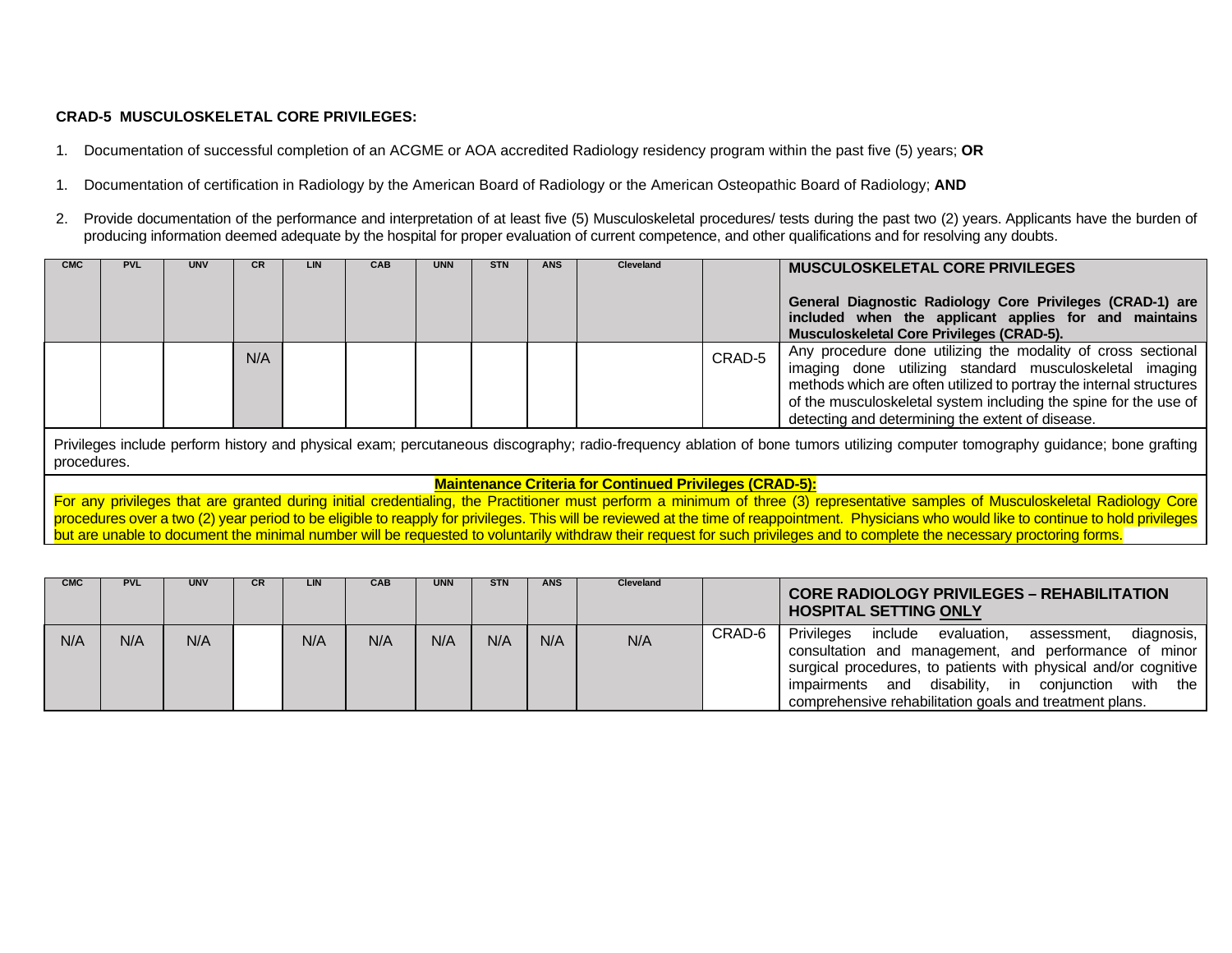#### **\* SPECIAL PRIVILEGES WITH QUALIFICATIONS AND/OR SPECIFIC CRITERIA - PROVIDE THE NUMBER OF PROCEDURES PERFORMED WITHIN THE PAST TWO YEARS AND FACILITY WHERE THE PROCEDURES WERE PERFORMED.**

| <b>CMC</b> | <b>PVL</b> | <b>UNV</b> | <b>CR</b> | <b>LIN</b> | CAB | <b>UNN</b> | <b>STN</b> | <b>ANS</b> | <b>CLE</b> | <b>SPECIAL PRIVILEGES</b><br>Must apply for and maintain Core Privileges | <b>Minimum</b><br><b>Number</b><br>Required       | <b>Number</b><br>Performed<br><b>Within The</b><br>Past 2<br>Years | Location |  |
|------------|------------|------------|-----------|------------|-----|------------|------------|------------|------------|--------------------------------------------------------------------------|---------------------------------------------------|--------------------------------------------------------------------|----------|--|
|            |            |            | N/A       | N/A        |     |            |            | N/A        | N/A        | CRAD-7*                                                                  | Percutaneous Kyphoplasty                          | 15                                                                 |          |  |
|            |            |            | N/A       | N/A        |     |            |            | N/A        |            | CRAD-8*                                                                  | Percutaneous Vertebroplasty                       | 10                                                                 |          |  |
|            |            |            | N/A       |            | N/A |            | N/A        | N/A        | N/A        | CRAD-9**                                                                 | Cardiac CT and Coronary CT<br>Angiography Imaging | 150                                                                |          |  |
|            |            |            | N/A       |            | N/A |            | N/A        | N/A        | N/A        | CRAD-10**                                                                | Cardiac Magnetic Resonance<br>Imaging (MRI)       | 75                                                                 |          |  |

\*CRAD-9 and CRAD-10 criteria mirror Cardiology. All revisions are vetted through Cardiology and Radiology.

#### **MAINTENANCE CRITERIA FOR CONTINUED PRIVILEGES**: CRAD-7

The Physician must submit a minimum of seven (7) procedures over the past two (2) years based on acceptable results of ongoing professional practice evaluation and outcomes to reapply for special privileges. This will be reviewed at the time of reappointment. Physicians who would like to continue to hold any special privileges but are unable to document the minimal number will be requested to voluntarily withdraw their request for such privileges and to complete the necessary proctoring forms.

#### **MAINTENANCE CRITERIA FOR CONTINUED PRIVILEGES: CRAD-8**

The Physician must submit a minimum of five (5) procedures over the past two (2) years based on acceptable results of ongoing professional practice evaluation and outcomes to reapply for special privileges. This will be reviewed at the time of reappointment. Physicians who would like to continue to hold any special privileges but are unable to document the minimal number will be requested to voluntarily withdraw their request for such privileges and to complete the necessary proctoring forms.

# **MAINTENANCE CRITERIA FOR CONTINUED PRIVILEGES: CRAD-9**

The Physician must submit a minimum of seventy-five (75) procedures over the past two (2) years based on acceptable results of ongoing professional practice evaluation and outcomes to reapply for special privileges. This will be reviewed at the time of reappointment. Physicians who would like to continue to hold any special privileges but are unable to document the minimal number will be requested to voluntarily withdraw their request for such privileges and to complete the necessary proctoring forms.

The Physician's continuing medical education (CME) should be in accordance with the "American College of Radiology, the Society for Nuclear Medicine, and the American Board of Radiology, and the American Osteopathic Board of Radiology Practice Guidelines for Continuing Medical Education (CME)" of at least fifteen (15) hours of Category I CME devoted to Cardiac CT over the past two (2) years. This will be reviewed at the time of reappointment. **CRITERIA FOR MAINTENANCE OF PRIVILEGES:** CRAD-10

The Physician must submit a minimum of twenty-five (25) procedures over the past two (2) years based on acceptable results of ongoing professional practice evaluation and outcomes to reapply for special privileges. This will be reviewed at the time of reappointment. Physicians who would like to continue to hold any special privileges but are unable to document the minimal number will be requested to voluntarily withdraw their request for such privileges and to complete the necessary proctoring forms.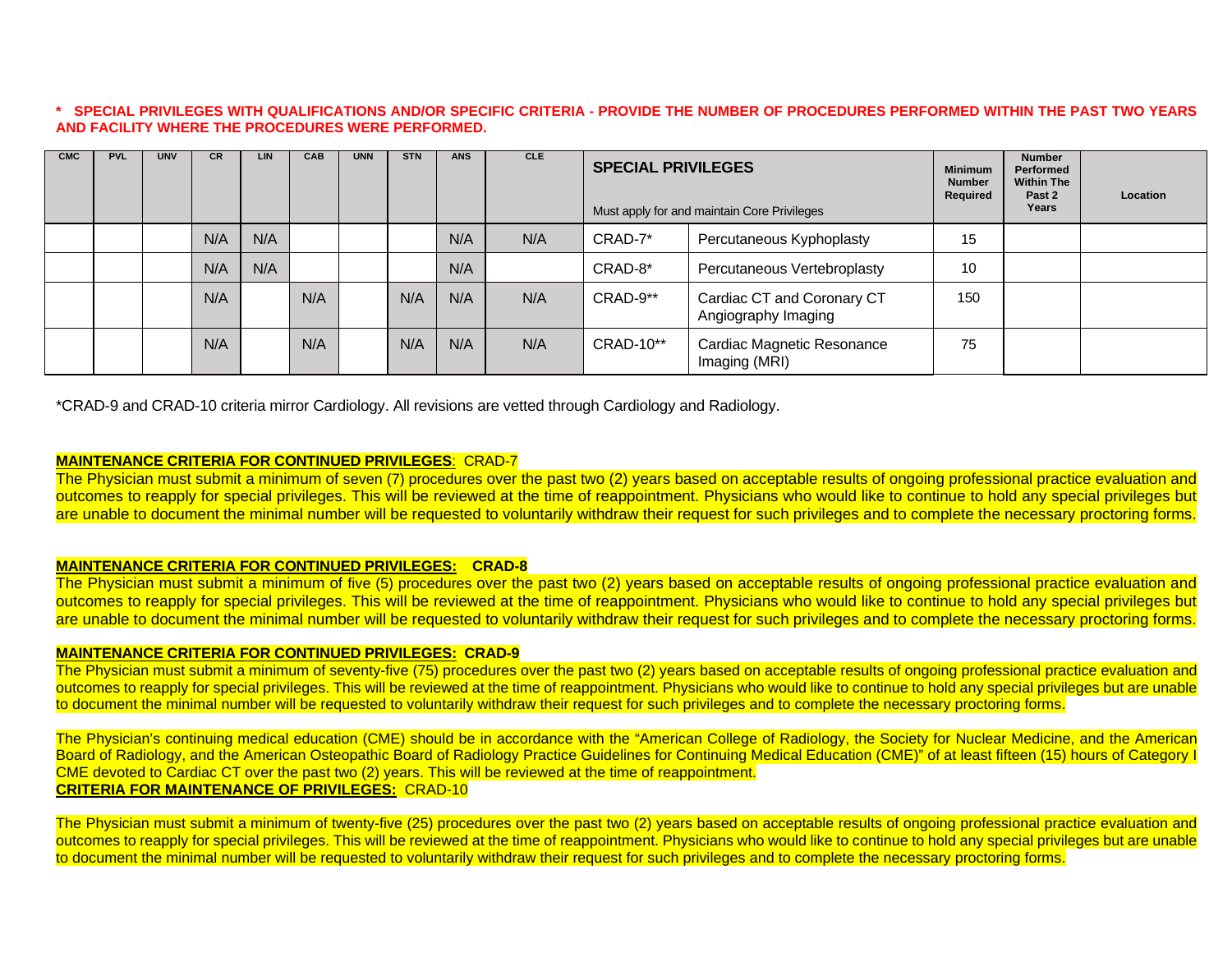The Physician's continuing medical education (CME) should be in accordance with the "American College of Radiology, the Society for Nuclear Medicine, and the American Board of Radiology, and the American Osteopathic Board of Radiology Practice Guidelines for Continuing Medical Education (CME)" of at least fifteen (15) hours (half of which must be Category I) CME devoted to Cardiac CT over the past two (2) years. This will be reviewed at the time of reappointment.

# **PRIVILEGES REQUESTED BY:**

I have requested only those privileges for which my education, training, current experience, and demonstrated performance I am qualified to perform, and that I wish to exercise at Atrium Health and;

I understand that:

- (a) In exercising any clinical privileges granted, I am constrained by hospital and medical staff policies and rules applicable generally and any applicable to the particular situation.
- (b) Any restriction on the clinical privileges granted to me is waived in an emergency situation and in such a situation my actions are governed by the applicable section of the medical staff bylaws or related documents.

I attest that I am not currently a user of illegal drugs or do not currently abuse the use of legal drugs.

I attest that I do not have a physical or mental condition which could affect my motor skills or ability to exercise the clinical privileges requested or that I require an accommodation in order to exercise the privileges requested safely and competently.

Signature **Date** 

Printed Name

Approved by the AH Medical Executive Committee: 11/09/2018 Approved by the Board of Commissioners: 12/11/2018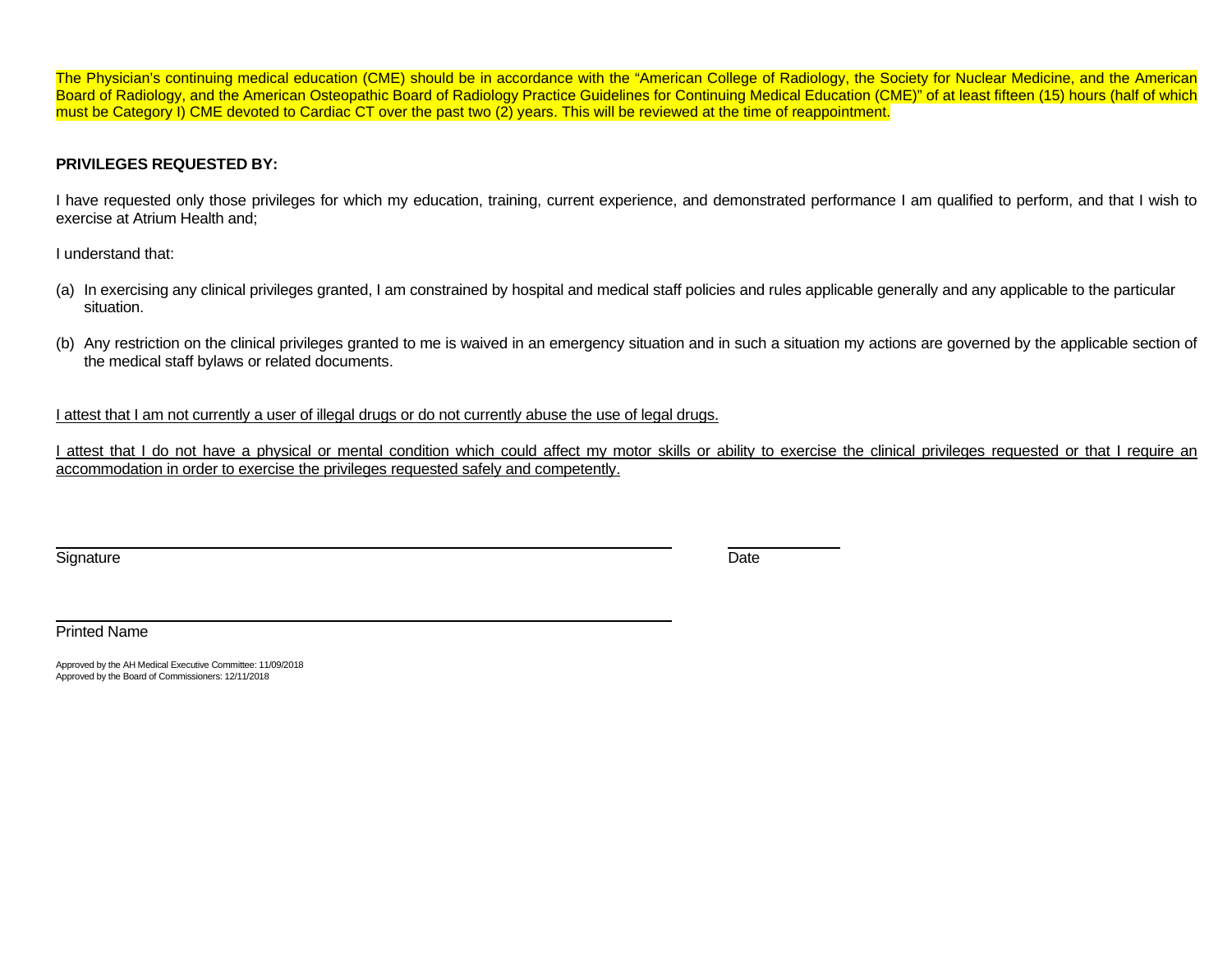### **CRAD-7 PERCUTANEOUS KYPHOPLASTY**

# **DEFINITION:**

Vertebral compression fractures due to osteoporosis or trauma are common. They frequently result in prolonged and incapacitating pain due to the fracture and secondary kyphotic deformities. The procedure described corrects fracture deformity and diminishes pain by utilizing a percutaneous inflatable device to restore vertebral body height followed by filling of the defect in the vertebral body with acrylic bone void filler or bone graft.

### **SPECIFIC SKILLS AND TRAINING REQUIRED:**

- 1. Provide documentation of the successful completion of an ACGME or AOA Musculoskeletal Radiology or Neuroradiology Fellowship Training Program within the two (2) years and have written documentation from the Program Director demonstrating competency in Percutaneous Kyphoplasty; **OR**
- 1. Provide a minimum of fifteen (15) cases performed over the last two (2) years; **OR**
- 1. Submit the PERMISSION TO BE PROCTORED REQUEST FORM requesting concurrent proctoring by a physician who currently holds privileges to perform Percutaneous Kyphoplasty. You must provide documentation of proctoring for fifteen (15) procedures.

#### **CRAD-8 PERCUTANEOUS VERTEBROPLASTY**

#### **DEFINITION:**

Percutaneous injection of a bone cement such as PMMA (Polymethylmethacrylate) into the affected vertebral body. Primary indications include painful osteoparotic compression fractures refractory to medical therapy, and osteolytic vertebral body lesions such as metastatic cancer. Fluoroscopic or CT guidance of a transpedicular or direct corporal puncture approach is essential for patient safety, along with active fluoroscopic monitoring during the cement injection. Percutaneous techniques which involve restoration of vertebral body height (Kyphoplasty) are not part of this privilege.

#### **SPECIFIC SKILLS AND TRAINING REQUIRED:**

- 1. Provide documentation of the successful completion of an ACGME or AOA Musculoskeletal Radiology, or Neuroradiology Fellowship Training Program within the two (2) years and have written documentation from the Program Director demonstrating competency in Percutaneous Vertebroplasty; **OR**
- 1. Provide a minimum of ten (10) cases performed over the last two (2) years; **OR**
- 1. Submit the PERMISSION TO BE PROCTORED REQUEST FORM requesting concurrent proctoring by a physician who currently holds privileges to perform Percutaneous Vertebroplasty. You must provide documentation of proctoring for ten (10) procedures.

### **CRAD-9 CARDIAC CT AND CORONARY CT ANGIOGRAPHY IMAGING**

**DEFINITION:** CT is a proven and important imaging modality for the detection and characterization of cardiac disease (1). CT may be used as either the primary modality for detecting disease or as an adjunct to other imaging modalities to better characterize disease and help assess change over time. CT can be used to assess both cardiac structure and function (2,3) as well as evaluate disease processes within the field of view but outside of the heart and pericardium (4,5).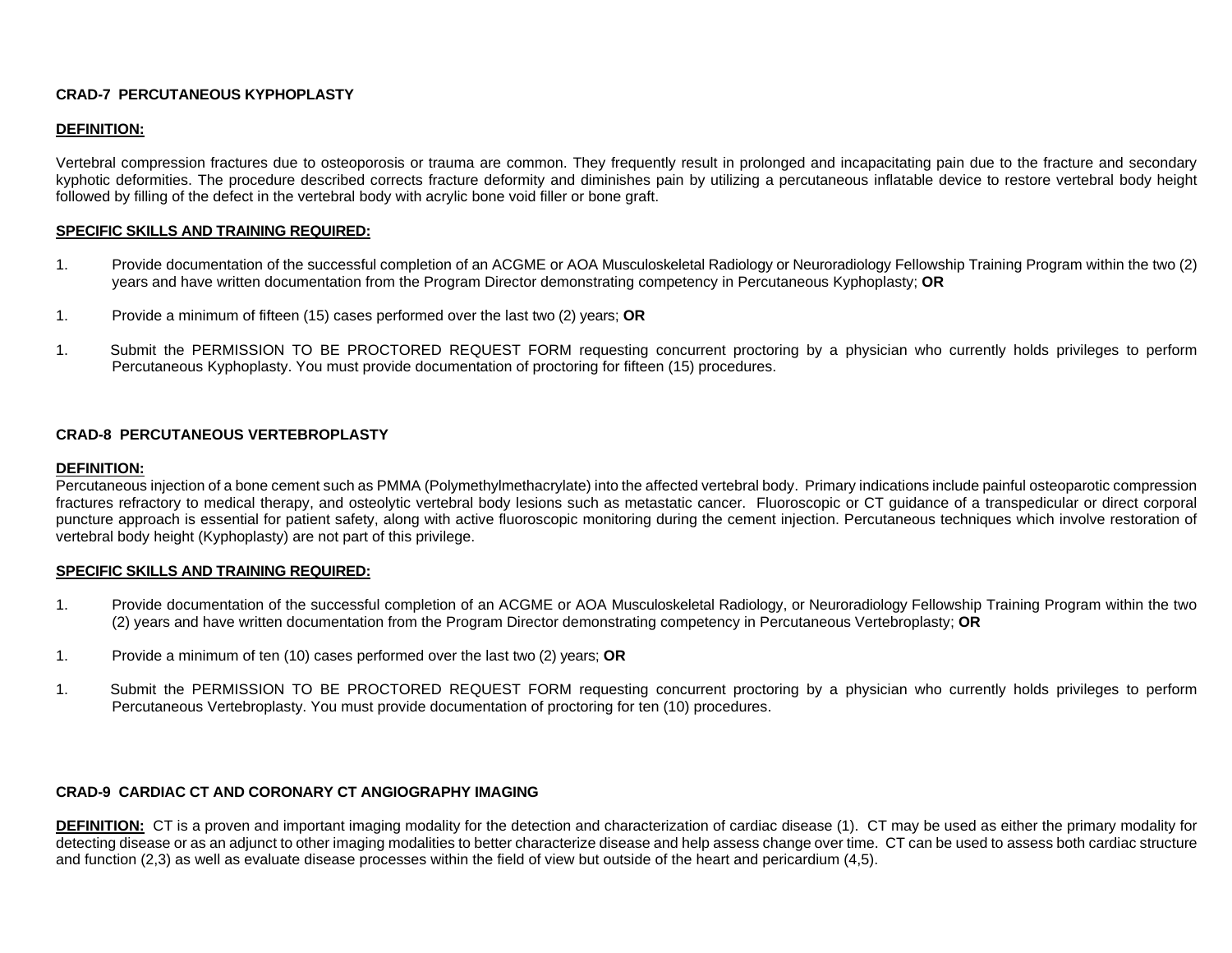While the technical parameters and field of view of a cardiac CT examination will appropriately be tailored to help evaluate the cardiac anatomy and/or function in question, the exam will also include images reconstructed to show the entire chest at the level of the heart. These images will demonstrate adjacent anatomy including the lungs, mediastinum, spine, and upper abdomen. It has been documented that these studies often demonstrate clinically significant noncardiac findings (6,7). In addition to examining the cardiac structures of interest, the interpreting physician is responsible for examining all the visualized noncardiac structures and must report any clinically relevant abnormalities of these adjacent structures. In some cases, these structures may be seen only on localizing (scout) images.

Applications of cardiac CT include but are not limited to the following (2, 8-16): (1) detection and characterization of coronary artery occlusive lesions secondary to atherosclerosis, transplant arteriopathy, intimal dissection, and vasculitis; (2) detection and characterization of coronary artery anomalies; (3) detection and characterization of coronary artery aneurysms; (4) coronary vein mapping; (5) characterization of cardiac chamber morphology and function; (6) characterization of native and prosthetic cardiac valves; (7) detection and characterization of congenital heart diseases; (8) characterization of cardiac masses; (9) diagnosis of pericardial diseases; and (10) detection and characterization of postoperative abnormalities.

# **SPECIFIC SKILLS AND TRAINING REQUIRED:**

The radiologist who supervises and interprets cardiac CT examinations should meet the following criteria for calcium scoring:

By virtue of experience and residency training, which has included cardiac anatomy and CT physics, a board-certified radiologist is qualified to perform calcium scoring of coronary arteries. It is expected that board-certified radiologists will be familiar with the indications and techniques for, as well as the interpretation of, coronary artery calcium scoring.

# **CREDENTIALS:**

- 1. Provide documentation of successful completion of an ACGME or AOA accredited Diagnostic Radiology Training Program within the past five (5) years; **OR**
- 1. Applicant must submit documentation of certification in diagnostic radiology by the American Board of Radiology or the American Osteopathic Board of Radiology; **OR**
- 1. Involvement in reading one hundred and fifty (150) contrast Cardiac CT studies with a minimum of fifty (50) studies in which the applicant participated in the acquisition of the scan; **AND**
- 2. Submit documentation of fifteen (15) hours of category I CME in Cardiac CT within the past two (2) years; **AND**
- 3. Expectation that within two (2) years of initial credentialing, the reader become certified by the Certification Board of Cardiovascular CT (CBCCT).